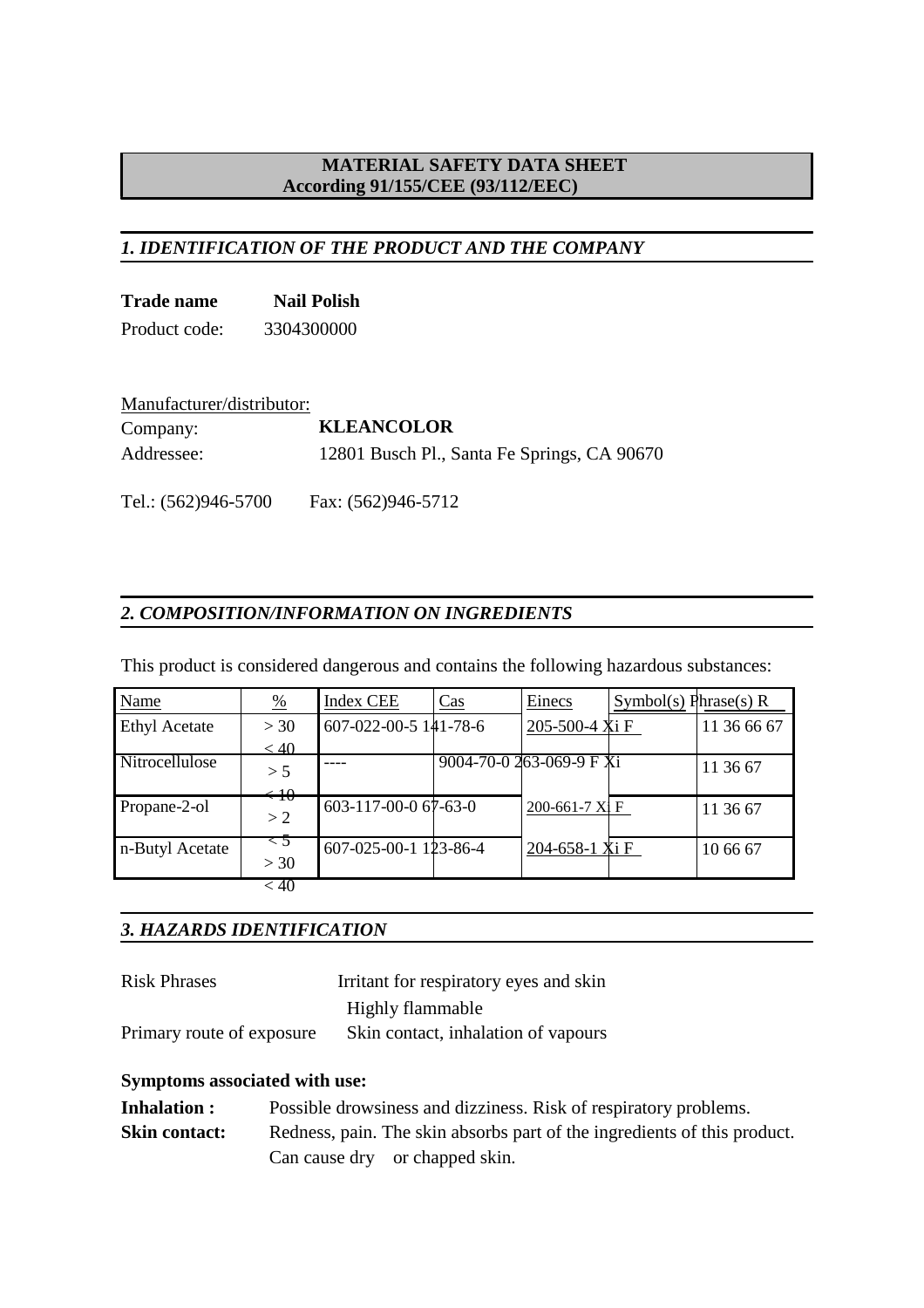## *3. HAZARDS IDENTIFICATION (CONTINUED)*

| <b>Eye contact:</b> | Redness, watering, blurred vision. Risk of irritant effect on eyes. |  |
|---------------------|---------------------------------------------------------------------|--|
| <b>Ingestion:</b>   | Health risk even in small quantities. Product should not come into  |  |
|                     | contact with foodstuffs.                                            |  |

#### *4. FIRST AID MEASURES*

## **In general, in case of doubt or if symptoms persist, consult a physician and show the product label or this MSDS. Never give anything by mouth to a person who is unconscious or likely to become so (state of shock, etc …)**

| <b>Inhalation:</b>  | Move to fresh air, keep warm and get medical advice.                                                                                     |
|---------------------|------------------------------------------------------------------------------------------------------------------------------------------|
|                     | If breathing is irregular or stops, give artificial respiration (if possible give                                                        |
|                     | oxygen) and contact the local Emergency Services.                                                                                        |
| <b>Skin</b>         | Remove soiled clothing, clean affected areas with copious amounts of soapy                                                               |
| contact:            | water.                                                                                                                                   |
|                     | Do not use solvents (thinners ).                                                                                                         |
| <b>Eye contact:</b> | In case of contact with eyes, rinse immediately with fresh water for 15<br>minutes holding eyelids open.                                 |
|                     | Refer the victim to an ophthalmologist immediately and show the product                                                                  |
|                     | label or this MSDS; this should be treated as an emergency in case of                                                                    |
|                     | symptoms (redness, pain, visual problems).                                                                                               |
| <b>Ingestion:</b>   | If quantity is small (less than a mouthful), rinse mouth with water.<br>DO NOT<br>induce vomiting. In all cases, seek medical attention. |

#### *5. FIRE-FIGHTING MEASURES*

#### **Extinguishing media:**

| - for minor        | Chemical powders, carbon dioxide and other extinguishing gases may     |
|--------------------|------------------------------------------------------------------------|
| fires:             | be suitable for minor fires.                                           |
| - recommended:     | Special foam for polar liquids.                                        |
| <i>to avoid:</i>   | Water without additives.                                               |
| <b>Prevention:</b> | Avoid naked flames or other sources of ignition in areas where product |
|                    | is used; protect electrical equipment (risk of explosive zones). No    |
|                    | smoking. Dry residue stay highly flammable (contain nitrocellulose)    |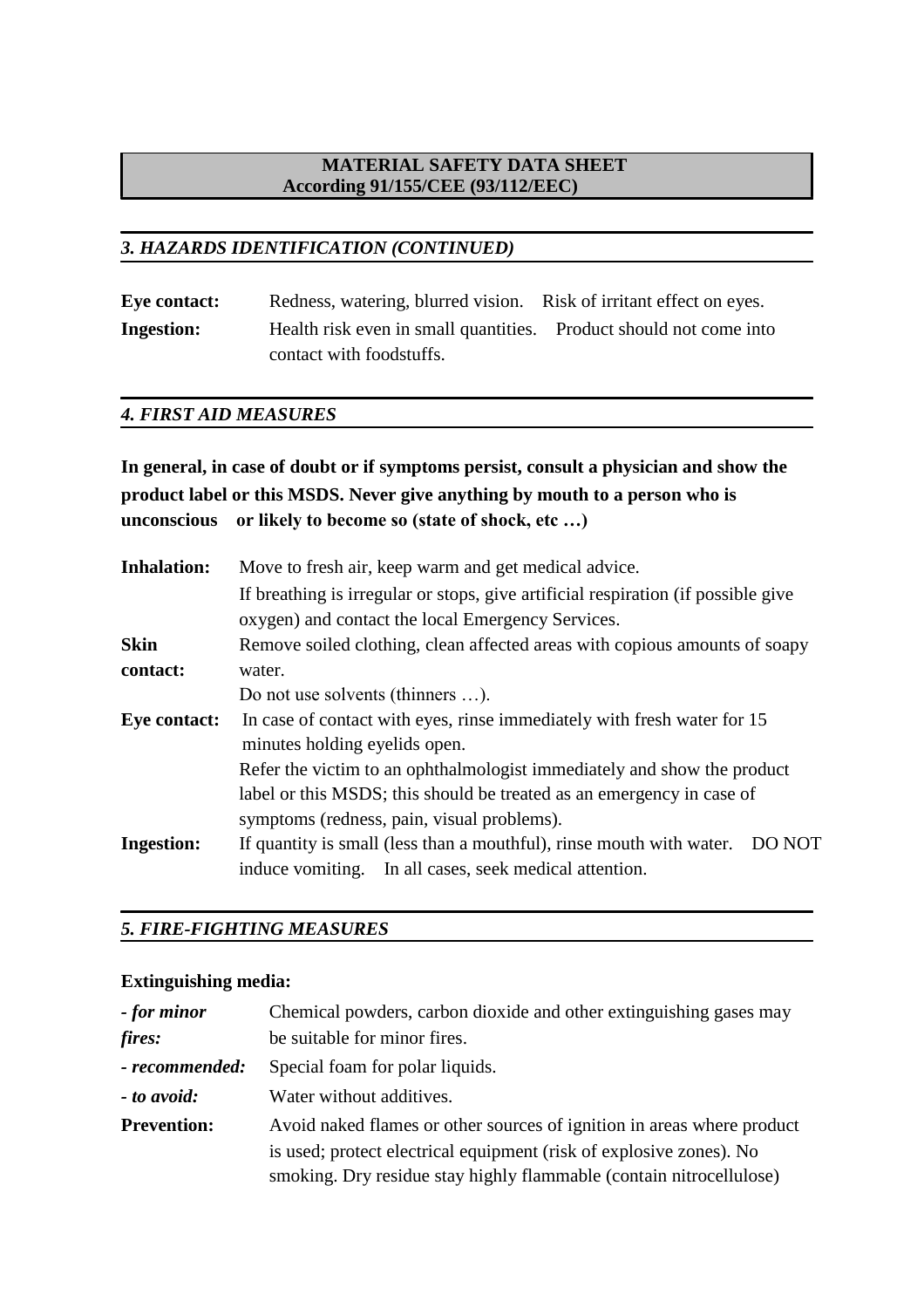# *5. FIRE-FIGHTING MEASURES (CONTINUED)*

| <b>Special</b> | Exercise caution when fighting any chemical fire. Use water to keep the  |
|----------------|--------------------------------------------------------------------------|
| procedure:     | containers exposed to fire cool.                                         |
|                | Avoid increase in pressure causing the release of the drum lid.          |
|                | Fire often produces a dense black smoke; vapours heavier than air;       |
|                | exposure to decomposition products constitutes a serious health hazard.  |
|                | Do not inhale smoke.                                                     |
|                | Prevent fire-fighting effluent from entering drains, watercourses and/or |
|                | environment.                                                             |
| <b>Special</b> | Self-contained breathing apparatus to protect against toxic gases        |
| equipment:     | produced by thermal decomposition.                                       |

## *6. ACCIDENTAL RELEASE MEASURES*

| <b>Personal</b>      | Remove all possible sources of ignition and thoroughly ventilate                                                                                                                                                                                                        |
|----------------------|-------------------------------------------------------------------------------------------------------------------------------------------------------------------------------------------------------------------------------------------------------------------------|
| precautions:         | premises. Do not inhale fumes. Avoid skin and eye contact. See § 7 et 8.                                                                                                                                                                                                |
| <b>Environmental</b> | Prevent product from entering drains or watercourses.                                                                                                                                                                                                                   |
| precautions:         | If product contaminates ground water, rivers or drains (or is likely to do<br>so), notify the relevant authorities, following the statutory procedures.                                                                                                                 |
| Cleaning /           | Clean up any spills as soon as possible, using a non-combustible                                                                                                                                                                                                        |
| taking up:           | absorbent material to collect it, for example: sand, earth, vermiculite,<br>diatomic earth.<br>Collect material into suitable drums for disposal in accordance with<br>regulations (see Section 13).<br>It is preferable to clean with detergents, do not use solvents. |

#### *7. HANDLING AND STORAGE*

| General:              | Handle in accordance with good industrial hygiene and safety          |
|-----------------------|-----------------------------------------------------------------------|
|                       | procedures. Avoid naked flames or other sources of ignition in areas  |
|                       | where product is used. No smoking.                                    |
|                       | Do not allow unauthorized persons into areas where product is used.   |
| <b>Precautions in</b> | Handle empty containers with care because residual vapours are        |
| handling and          | flammable. Dry residue stay highly flammable (contain nitrocellulose) |
| storage:              |                                                                       |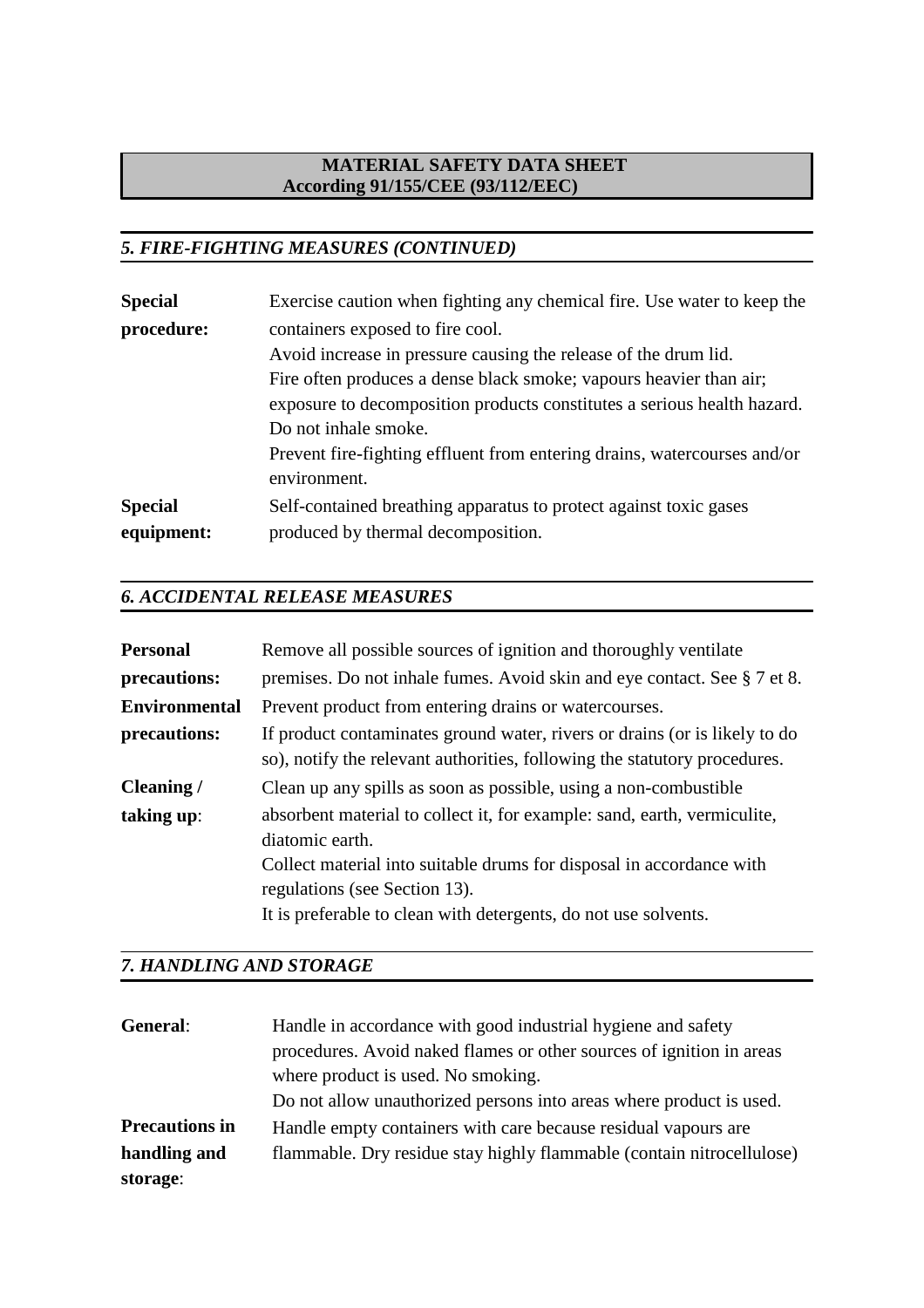## *7. HANDLING AND STORAGE (CONTINUED)*

| <b>Technical</b>   | Provide proper grounding. Use only non-sparking tools. Do not use                                           |
|--------------------|-------------------------------------------------------------------------------------------------------------|
| protective         | compressed air to either agitate or transfer the contents of storage                                        |
| measures:          | containers (tanks) / shipping drums containing this material                                                |
|                    | Avoid build-up of static charges by:                                                                        |
|                    | ensuring that flooring is conductive and keeping it clean,                                                  |
|                    | ensuring that equipment in earthed during transfer or stirring of                                           |
|                    | the product or preparations containing the product,                                                         |
|                    | the use of antistatic shoes, clothing and packaging.                                                        |
|                    | Fumes are heavier than air and they may spread at ground level and                                          |
|                    | form explosive mixtures with air.                                                                           |
|                    | Avoid the formation of explosive concentrations and concentrations                                          |
|                    | above occupational exposure limits.                                                                         |
| <b>Storage:</b>    | Store in tightly closed containers in a cool, dry, well-ventilated place,<br>away from sources of ignition. |
| Handling:          | Ensure prompt removal from eyes, skin and clothing.                                                         |
| <b>Recommended</b> | For personal protection, see Section 8.                                                                     |
| equipment and      | Observe the precautions indicated on the label as well as workplace                                         |
| procedures:        | safety rules.                                                                                               |
|                    | Wash hands and other exposed areas with mild soap and water before                                          |
|                    | eat, drink or smoke and when leaving work.                                                                  |

## *8. EXPOSURE CONTROLS/PERSONAL PROTECTION*

| <b>Exposure</b>                   |                                                                                                                                                         | ilmi tvalues: | TLV | <b>PEL</b> |
|-----------------------------------|---------------------------------------------------------------------------------------------------------------------------------------------------------|---------------|-----|------------|
| <b>Ethyl Acetate</b>              | $400$ ppm                                                                                                                                               |               |     |            |
| <b>Butyl Acetate</b>              | $150$ ppm                                                                                                                                               |               |     |            |
| Isopropyl Alcohol                 | 5mg/m3                                                                                                                                                  |               |     |            |
| <b>Respiratory</b><br>protection: | If vapour concentrations exceed the established exposure limits,<br>respiration protection is necessary, wear a gas mask with<br>appropriate cartridge. |               |     |            |
| Eye protection:                   | Use eye protection (chemical goggles or safety glasses) to avoid<br>splashing.                                                                          |               |     |            |
| <b>Hand protection:</b>           | Use gloves to prevent skin contact and possible irritation.                                                                                             |               |     |            |
| <b>Ingestion:</b>                 | When using, do not eat, drink or smoke.                                                                                                                 |               |     |            |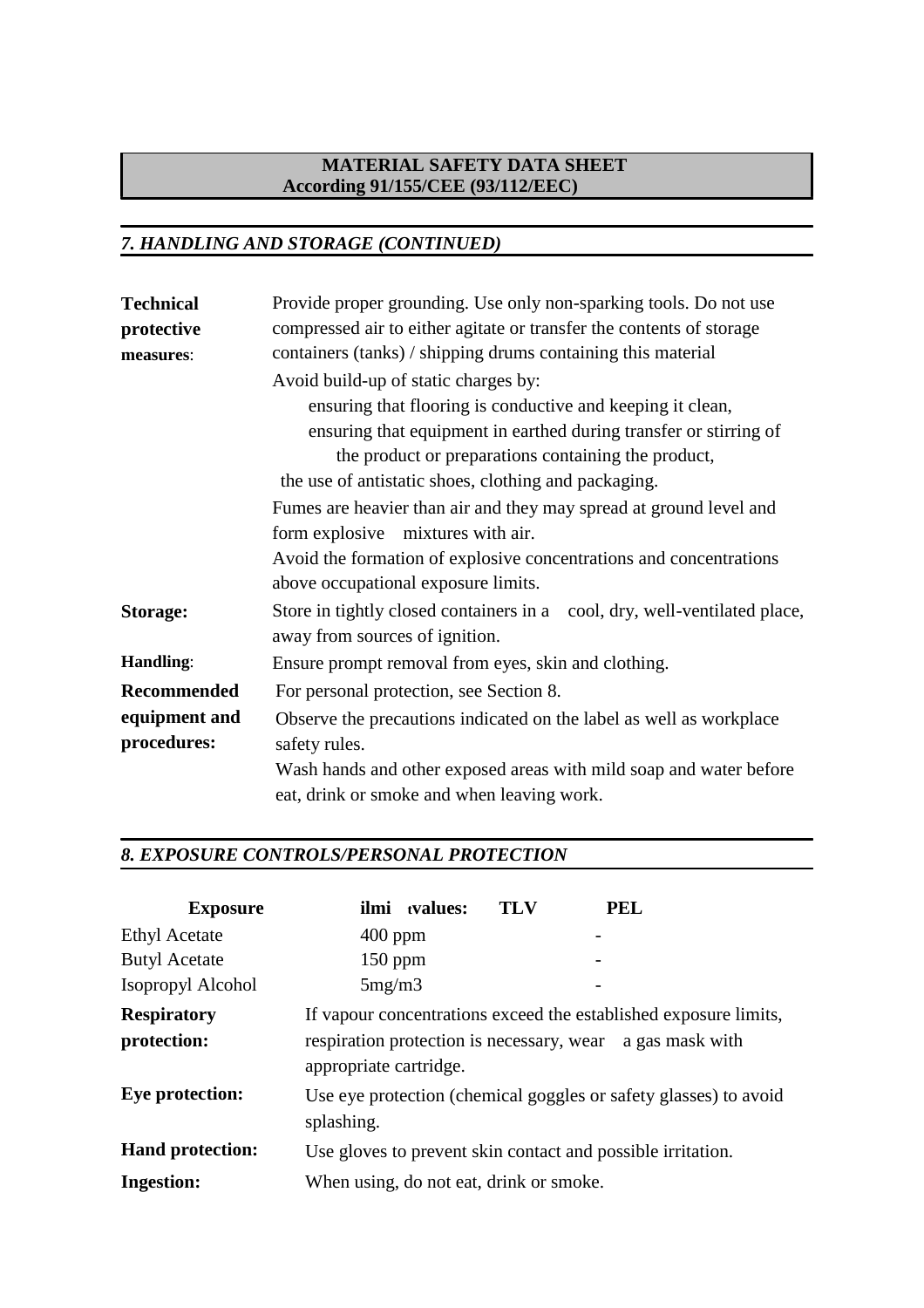#### *8. EXPOSURE CONTROLS/PERSONAL PROTECTION (CONTINUED)*

**Personal hygiene:** Minimize breathing of vapour. Avoid prolonged contact with skin. Wash hands and other exposed areas with mild soap and water before eat, drink or smoke and when leaving work.

## *9. PHYSICAL AND CHEMICAL PROPERTIES*

| Appearance:                         | Translucent liquid, viscous. |       |      |
|-------------------------------------|------------------------------|-------|------|
| Odour:                              | Solvent.                     |       |      |
| Boiling Point/Range $(^{\circ}C)$ : | $>77^{\circ}$ C              |       |      |
| <b>Flash Point (°C):</b>            | < 21 °C                      |       |      |
| <b>Explosive Limits % Vol:</b>      | lower                        | upper |      |
| <b>Ethyl Acetate</b>                | 2,1                          | 11,5  |      |
| <b>Butyl Acetate</b>                | 1,2                          | 7,5   |      |
| Isopropyl Alcohol                   | 2                            |       | 12,7 |
| <b>Specific gravity:</b>            | 0,95 - 1,05 gr/cm3 at 20 °C  |       |      |
| <b>Solubility in water:</b>         | Not miscible.                |       |      |
| Viscosity at $25^{\circ}$ C (mpas): | variable                     |       |      |

#### *10. STABILITY AND REACTIVITY*

| <b>Stability:</b>                | Stable under normal conditions.                                                                               |
|----------------------------------|---------------------------------------------------------------------------------------------------------------|
| <b>Conditions to be avoided:</b> | Heating                                                                                                       |
| <b>Materials to avoid:</b>       | Alkali metals, strong acids/alkalis, fluorine, hydrides, strong<br>oxidizing agents, water with air and light |
| <b>Hazardous</b>                 | Thermal decomposition may liberate carbon and nitrogen                                                        |
| decomposition:                   | oxides                                                                                                        |
| <b>Further Information</b>       | Light sensitive, sensitive to air; unsuitable working materials:<br>various plastics                          |
|                                  | Explosible with air in a vaporous/gaseous state                                                               |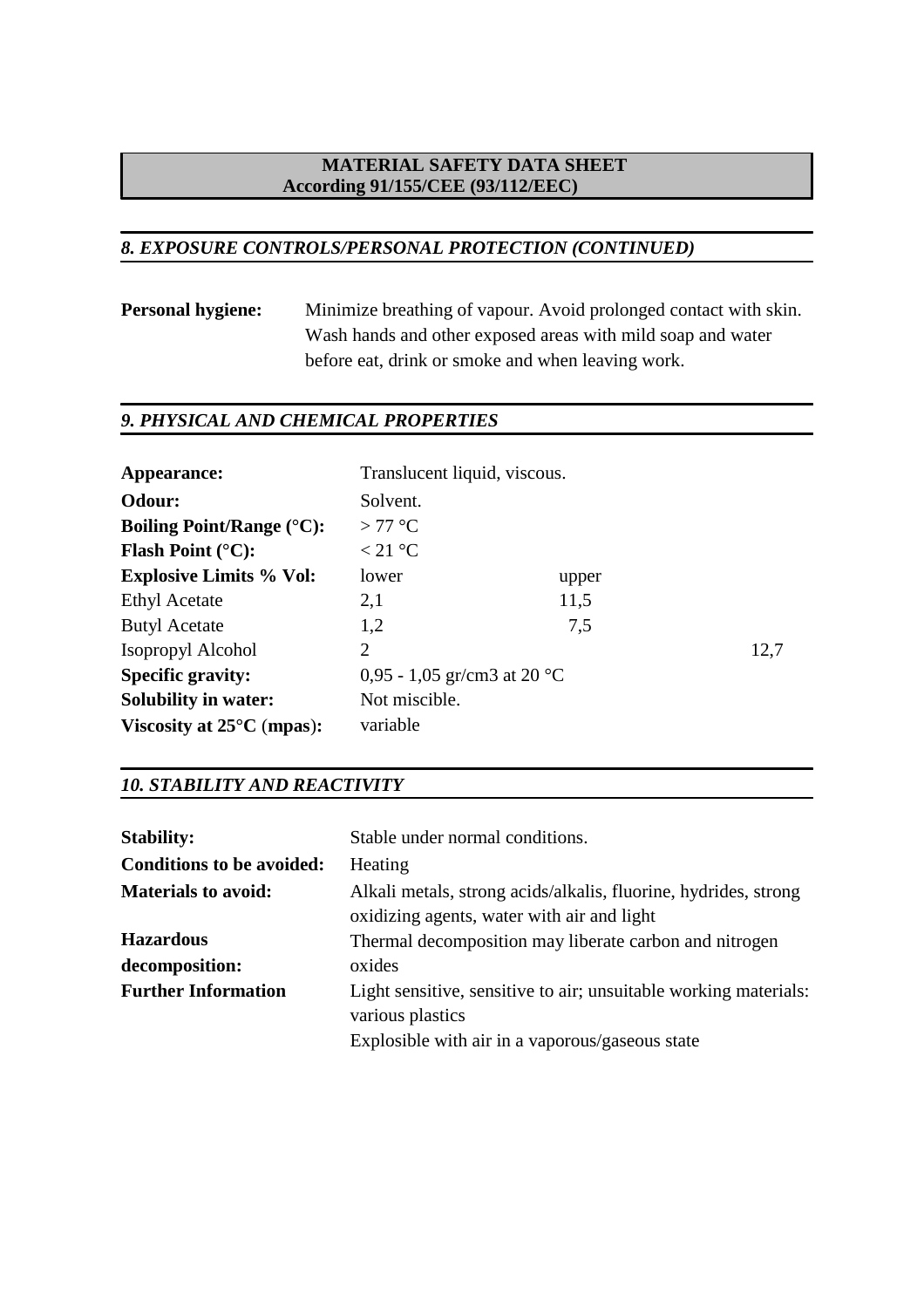## *11. TOXICOLOGICAL INFORMATION*

Exposure to levels above the values under Section 8, or regular exposure even if levels are lower, of vapours from solvents present in the preparation may be harmful for health; the effects through inhalation of the vapours and/or contact with skin on long or short time are: irritation of mucous membranes and respiratory tract, renal, liver and central nervous system affections.

Symptoms include headaches, dizziness, fatigue, muscular asthenia and, in extreme cases, unconsciousness.

Prolonged or repeated skin contact can lead to defatting, provoking non-allergic contact dermatitis and absorption of product through the skin.

Splashes to the eyes can cause irritation and irreversible damage (possibility of lesions of at least 24 hours' duration).

## *12. ECOLOGICAL INFORMATION*

**Fish toxicity (LC50) Bacteria toxicity (LC50):** Specific to solvents **Do not allow to enter waters, waste water, or soil !**

#### *13. DISPOSAL CONSIDERATIONS*

| Material          | Avoid release to the environment.                                               |
|-------------------|---------------------------------------------------------------------------------|
| disposal:         | Dispose of this material at hazardous or special waste collection point or give |
|                   | to an agreed waste collector / transporter for elimination or treatment.        |
|                   | Dispose in a safe manner in accordance with local regulations.                  |
| <b>Container:</b> | Empty containers /drums for storage or transport before giving to an agreed     |
|                   | collector. Keep label (Flame, Class 3) on the container and dispose of it as    |
|                   | hazardous waste.                                                                |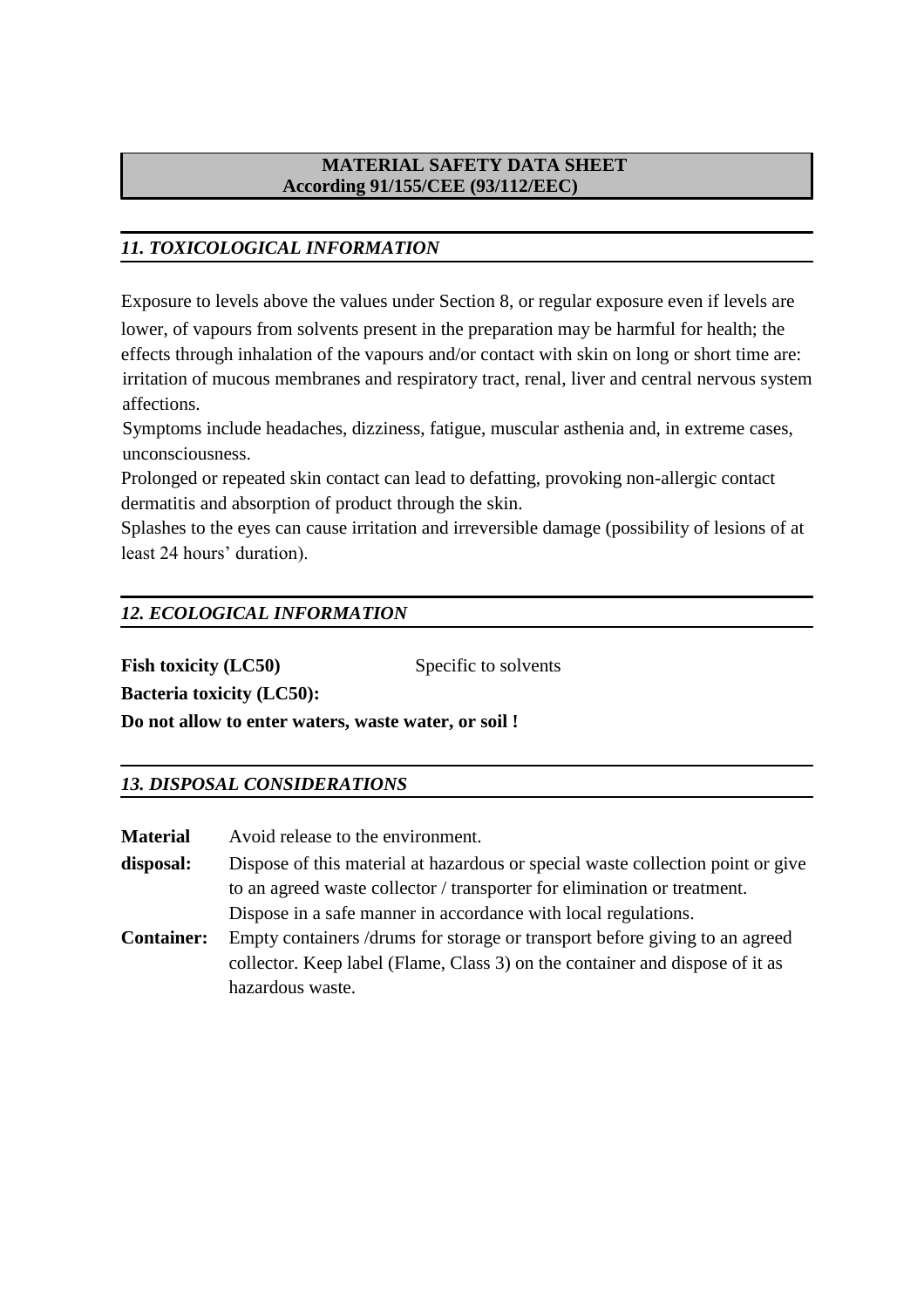## *14. TRANSPORT INFORMATION*

| <b>Proper shipping name</b> | Paint related material | UN:                    | 1263      |
|-----------------------------|------------------------|------------------------|-----------|
| <b>ADR/RID:</b>             |                        |                        |           |
| H.I.:                       | 33                     | <b>ADR/RID:</b>        | 3         |
| <b>Packaging Group</b>      | $_{\rm II}$            |                        |           |
| <b>IMDG</b>                 |                        |                        |           |
| <b>IMCO:</b>                | 3                      | <b>EMS</b>             | $3 - 0.5$ |
| <b>Packaging Group</b>      | Н                      | <b>Flashpoint</b>      | $-4$ °C   |
| <b>IATA/IACO</b>            |                        |                        |           |
| <b>ICAO Label:</b>          | Flammable liquid       | <b>Packaging Group</b> | П         |

# *15. REGULATORY INFORMATION*

| <b>Symbols</b>   | rIr tian t       | $X_i$                                                                                                        |
|------------------|------------------|--------------------------------------------------------------------------------------------------------------|
|                  | Highly flammable | F                                                                                                            |
| <b>R</b> Phrases | R11              | Highly flammable                                                                                             |
|                  | R <sub>36</sub>  | Irritant to eyes                                                                                             |
|                  | R <sub>66</sub>  | Repeated exposure may cause skin dryness or cracking.                                                        |
|                  | R <sub>67</sub>  | Vapours may cause drowsiness and dizziness.                                                                  |
| <b>S</b> Phrases | S9               | Keep container in a well-ventilated place                                                                    |
|                  | S <sub>26</sub>  | In case of contact with eyes, rinse immediately with plenty of<br>water and seek medical advice              |
|                  | S27              | Take off immediately all contaminated clothing                                                               |
|                  | S <sub>29</sub>  | Do not empty into drains                                                                                     |
|                  | S33              | Take precautionary measures against static discharges                                                        |
|                  | S37/39           | Wear protective gloves and eye/face protection.                                                              |
|                  | S43              | In case of fire, use special foam for polar liquids or chemical<br>powders, carbon dioxide. Never use water. |
|                  | S45              | In case of accident or if you feel unwell, seek medical advice                                               |